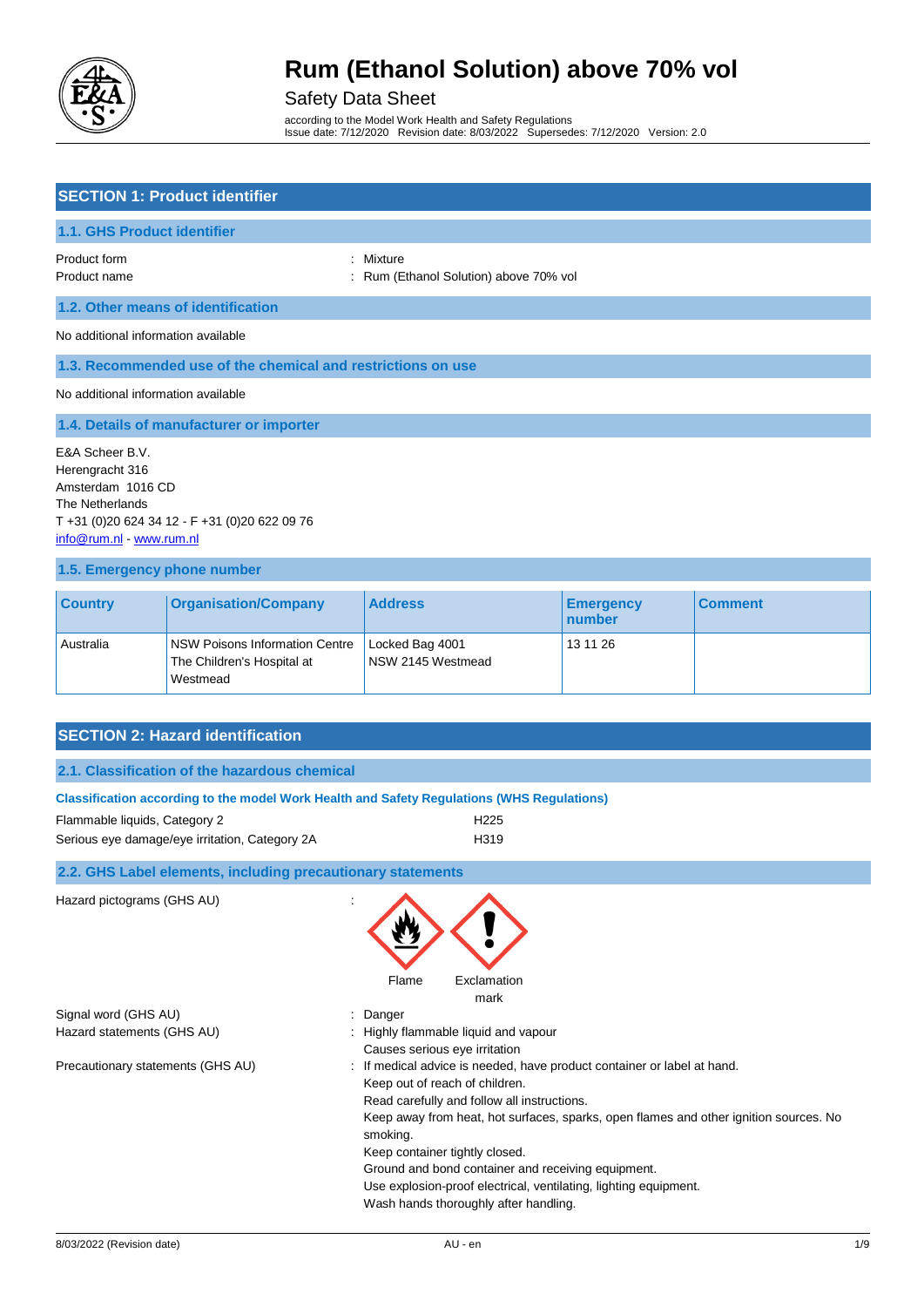#### Safety Data Sheet

according to the Model Work Health and Safety Regulations

Wear eye protection. IF ON SKIN (or hair): Take off immediately all contaminated clothing. Rinse skin with water . IF IN EYES: Rinse cautiously with water for several minutes. Remove contact lenses, if present and easy to do. Continue rinsing. If eye irritation persists: Get medical advice. In case of fire: Use foam, Dry powder, carbon dioxide (CO2), Water spray, sand to extinguish. Store in a well-ventilated place. Keep cool. Dispose of contents and container to hazardous or special waste collection point, in accordance with local, regional, national and/or international regulation.

### **2.3. Other hazards which do not result in classification**

No additional information available

| <b>SECTION 3: Composition and information on ingredients</b>                    |                |                  |                                                                                                                |
|---------------------------------------------------------------------------------|----------------|------------------|----------------------------------------------------------------------------------------------------------------|
| <b>Name</b>                                                                     | <b>CAS-No.</b> | Conc.<br>(% w/w) | <b>Classification according to the</b><br>model Work Health and Safety<br><b>Regulations (WHS Regulations)</b> |
| ethanol; ethyl alcohol                                                          | 64-17-5        | $70 - 5100$      | Flam. Liq. 2, H225<br>Eye Irrit. 2A, H319                                                                      |
| Other substances (not contributing to the classification  -<br>of this product) |                | $0 - 30$         |                                                                                                                |

### **SECTION 4: First aid measures**

| 4.1. Description of necessary first-aid measures                          |                                                                                                                                                                                                             |  |
|---------------------------------------------------------------------------|-------------------------------------------------------------------------------------------------------------------------------------------------------------------------------------------------------------|--|
| First-aid measures general                                                | : Never give anything by mouth to an unconscious person. If you feel unwell, seek medical<br>advice (show the label where possible).                                                                        |  |
| First-aid measures after inhalation                                       | : Remove person to fresh air and keep comfortable for breathing. Get medical<br>advice/attention if you feel unwell.                                                                                        |  |
| First-aid measures after skin contact                                     | : Rinse skin with water/shower, Remove contaminated clothes. If skin irritation or rash<br>occurs: Get medical advice/attention.                                                                            |  |
| First-aid measures after eye contact                                      | : Immediately flush eyes thoroughly with water for at least 15 minutes. Remove contact<br>lenses, if present and easy to do. Continue rinsing. If eye irritation persists: Get medical<br>advice/attention. |  |
| First-aid measures after ingestion                                        | : Rinse mouth. Do NOT induce vomiting. Get medical advice/attention if you feel unwell.                                                                                                                     |  |
| 4.2. Symptoms caused by exposure                                          |                                                                                                                                                                                                             |  |
| Symptoms/effects after skin contact<br>Symptoms/effects after eye contact | : Prolonged or repeated contact may cause skin to become dry or cracked.<br>: Causes serious eye irritation.                                                                                                |  |
| 4.3. Medical attention and special treatment                              |                                                                                                                                                                                                             |  |
| Other medical advice or treatment                                         | Treat symptomatically.                                                                                                                                                                                      |  |

| <b>SECTION 5: Fire-fighting measures</b>                                                   |                                                                                                                                                   |
|--------------------------------------------------------------------------------------------|---------------------------------------------------------------------------------------------------------------------------------------------------|
| 5.1. Extinguishing media                                                                   |                                                                                                                                                   |
| Suitable extinguishing media<br>Unsuitable extinguishing media                             | : Foam. Dry powder. Carbon dioxide. Water spray. Sand.<br>: Do not use a heavy water stream.                                                      |
| 5.2. Specific hazards arising from the chemical                                            |                                                                                                                                                   |
| Fire hazard<br><b>Explosion hazard</b><br>Hazardous decomposition products in case of fire | : Highly flammable liquid and vapour.<br>No direct explosion hazard.<br>For further information, refer to section 10: "Stability and Reactivity". |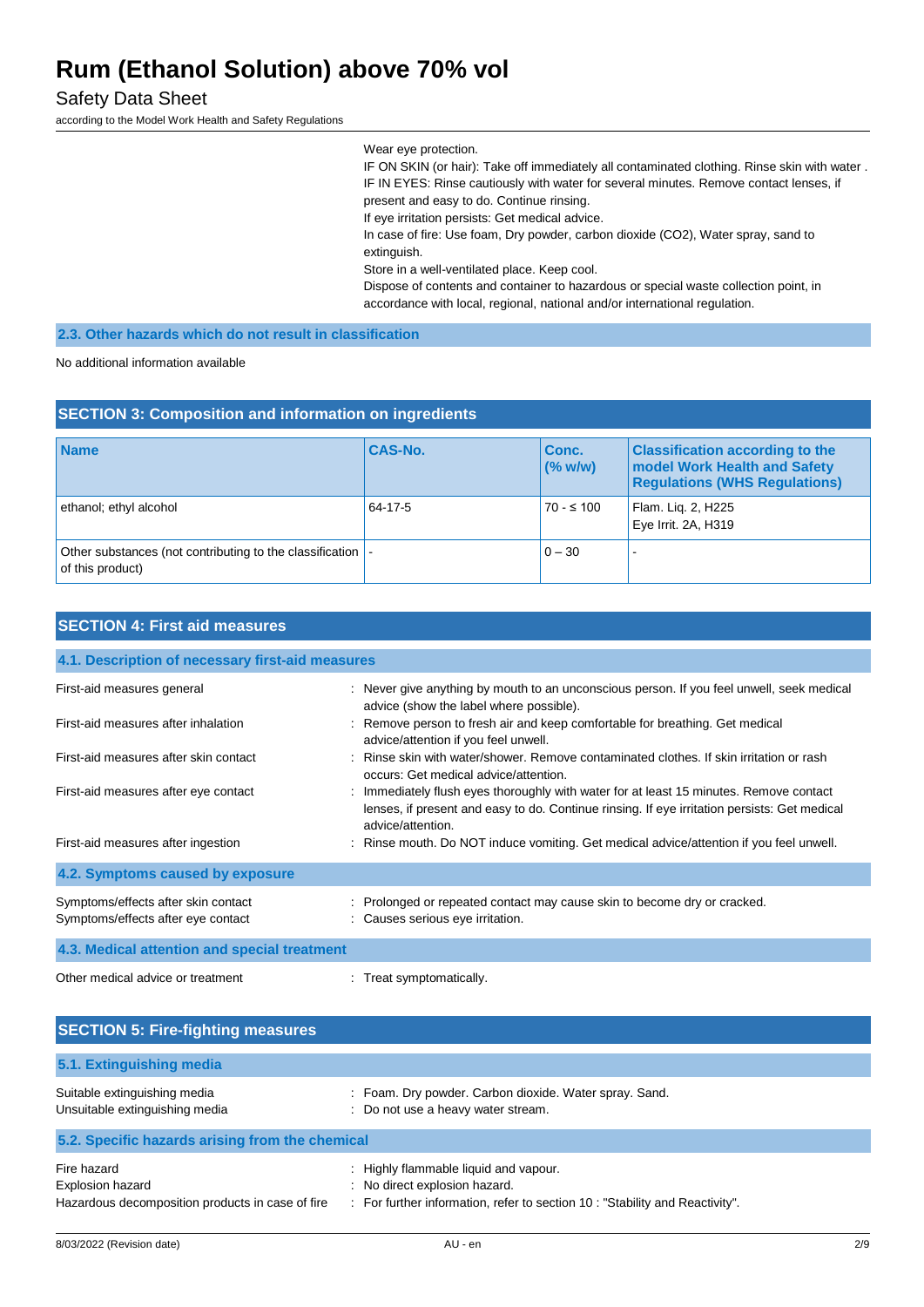### Safety Data Sheet

according to the Model Work Health and Safety Regulations

| 5.3. Special protective equipment and precautions for fire-fighters |                                                                                                                                                                          |  |
|---------------------------------------------------------------------|--------------------------------------------------------------------------------------------------------------------------------------------------------------------------|--|
| Firefighting instructions                                           | : Use water spray or fog for cooling exposed containers. Exercise caution when fighting any<br>chemical fire. Prevent fire fighting water from entering the environment. |  |
| Protection during firefighting                                      | : Do not enter fire area without proper protective equipment, including respiratory protection.                                                                          |  |
| Hazchem Code                                                        | $:$ * 2YE                                                                                                                                                                |  |
| Other information                                                   | : Prevent fire fighting water from entering the environment.                                                                                                             |  |

| <b>SECTION 6: Accidental release measures</b>                            |                                                                                                                                      |  |  |
|--------------------------------------------------------------------------|--------------------------------------------------------------------------------------------------------------------------------------|--|--|
| 6.1. Personal precautions, protective equipment and emergency procedures |                                                                                                                                      |  |  |
| 6.1.1. For non-emergency personnel                                       |                                                                                                                                      |  |  |
| Emergency procedures                                                     | : Evacuate unnecessary personnel. No open flames, no sparks, and no smoking.                                                         |  |  |
| 6.1.2. For emergency responders                                          |                                                                                                                                      |  |  |
| Protective equipment                                                     | : Equip cleanup crew with proper protection. For further information refer to section 8:<br>"Exposure controls/personal protection". |  |  |
| <b>Emergency procedures</b>                                              | : Ventilate area.                                                                                                                    |  |  |
| <b>6.2. Environmental precautions</b>                                    |                                                                                                                                      |  |  |
| Do not allow to enter drains or water courses.                           |                                                                                                                                      |  |  |
| 6.3. Methods and materials for containment and cleaning up               |                                                                                                                                      |  |  |

| Mathods for clasning up |  |  |
|-------------------------|--|--|

Methods for cleaning up **interproduct**: Take up liquid spill into absorbent material. Mechanically recover the product. Notify authorities if product enters sewers or public waters.

| <b>SECTION 7: Handling and storage</b>                            |                                                                                                                                                                                                                                                                                                                                                                                                                                                                                                                                                                                           |  |  |  |
|-------------------------------------------------------------------|-------------------------------------------------------------------------------------------------------------------------------------------------------------------------------------------------------------------------------------------------------------------------------------------------------------------------------------------------------------------------------------------------------------------------------------------------------------------------------------------------------------------------------------------------------------------------------------------|--|--|--|
| 7.1. Precautions for safe handling                                |                                                                                                                                                                                                                                                                                                                                                                                                                                                                                                                                                                                           |  |  |  |
| Precautions for safe handling<br>Hygiene measures                 | Concerning personal protective equipment to use, see section 8. Provide good ventilation in<br>process area to prevent formation of vapour. Keep away from heat, hot surfaces, sparks,<br>open flames and other ignition sources. No smoking. Ground/bond container and receiving<br>equipment. Use only non-sparking tools. Take precautionary measures against static<br>discharge. Flammable vapours may accumulate in the container. Wear personal protective<br>equipment.<br>: Do not eat, drink or smoke when using this product. Always wash hands after handling the<br>product. |  |  |  |
| 7.2. Conditions for safe storage, including any incompatibilities |                                                                                                                                                                                                                                                                                                                                                                                                                                                                                                                                                                                           |  |  |  |
| <b>Technical measures</b><br>Storage conditions                   | : Ground/bond container and receiving equipment.<br>: Keep only in the original container in a cool well ventilated place. Keep container closed<br>when not in use. Store in a well-ventilated place. Keep cool. Keep container tightly closed.                                                                                                                                                                                                                                                                                                                                          |  |  |  |
| Heat and ignition sources<br>Packaging materials                  | : Keep away from heat and direct sunlight.<br>Store in glass, stainless steel, plastic or epoxy lined receptacles. Unsuitable materials:<br>copper, Aluminium.                                                                                                                                                                                                                                                                                                                                                                                                                            |  |  |  |

### **SECTION 8: Exposure controls and personal protection**

| 8.1. Control parameters - exposure standards    |                         |  |
|-------------------------------------------------|-------------------------|--|
| ethanol; ethyl alcohol (64-17-5)                |                         |  |
| <b>Australia - Occupational Exposure Limits</b> |                         |  |
| Local name                                      | Ethyl alcohol (Ethanol) |  |
| OES TWA [1]                                     | 1880 mg/m <sup>3</sup>  |  |
| OES TWA [2]                                     | 1000 ppm                |  |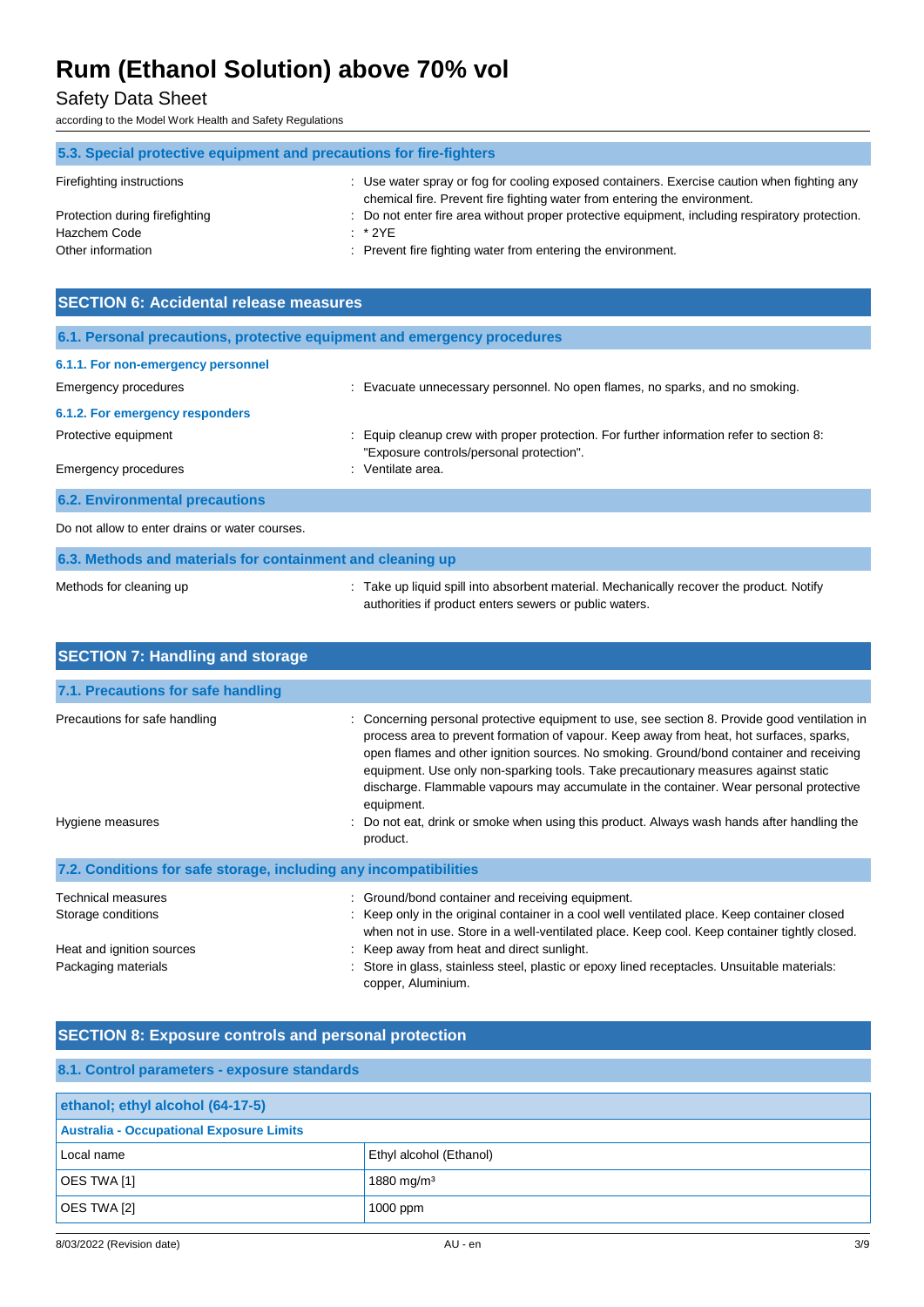### Safety Data Sheet

according to the Model Work Health and Safety Regulations

| ethanol; ethyl alcohol (64-17-5)                                                 |                                                                                                                                                                                                         |
|----------------------------------------------------------------------------------|---------------------------------------------------------------------------------------------------------------------------------------------------------------------------------------------------------|
| Regulatory reference                                                             | Workplace exposure standards for airborne contaminants (2019)                                                                                                                                           |
|                                                                                  |                                                                                                                                                                                                         |
| <b>8.2. Biological Monitoring</b>                                                |                                                                                                                                                                                                         |
| No additional information available                                              |                                                                                                                                                                                                         |
| 8.3. Engineering controls                                                        |                                                                                                                                                                                                         |
| Appropriate engineering controls                                                 | Ensure good ventilation of the work station.                                                                                                                                                            |
| 8.4. Individual protection measures, such as personal protective equipment (PPE) |                                                                                                                                                                                                         |
| Personal protective equipment                                                    | : Safety glasses.                                                                                                                                                                                       |
| Hand protection                                                                  | : In case of repeated or prolonged contact wear gloves. Polyvinylchloride (PVC). 0.11 mm.<br>EN 374                                                                                                     |
| Eye protection                                                                   | Safety glasses. DIN EN 166                                                                                                                                                                              |
| Skin and body protection                                                         | Wear suitable protective clothing. CEN: EN 340; EN 369; EN 465                                                                                                                                          |
| Respiratory protection                                                           | No special respiratory protection equipment is recommended under normal conditions of<br>use with adequate ventilation. In case of inadequate ventilation wear respiratory protection.<br><b>EN 143</b> |
| Personal protective equipment symbol(s)                                          |                                                                                                                                                                                                         |
|                                                                                  |                                                                                                                                                                                                         |

# Environmental exposure controls : Avoid release to the environment.

Other information **Other information** : Do not eat, drink or smoke during use.

| Physical state                                  | $:$ Liquid                              |  |
|-------------------------------------------------|-----------------------------------------|--|
| Appearance                                      | No data available<br>$\cdot$            |  |
| Colour                                          | various colors                          |  |
| Odour                                           | characteristic                          |  |
| Odour threshold                                 | No data available                       |  |
| pH                                              | $: 4 - 8.5$                             |  |
| Relative evaporation rate (butylacetate=1)      | : No data available                     |  |
| Melting point / Freezing point                  | Melting point: $-130 - -112$ °C         |  |
| Boiling point                                   | : $>78.3$ °C                            |  |
| Flash point                                     | : $< 21 °C (70%)$                       |  |
|                                                 | 70 %vol. 21°C                           |  |
|                                                 | 75 %vol. 20,5°C                         |  |
|                                                 | 80 %vol. 20°C                           |  |
|                                                 | 85 %vol. 18,5°C                         |  |
|                                                 | 90 %vol. 16,5°C                         |  |
|                                                 | 95 % vol. 14°C                          |  |
| Auto-ignition temperature                       | 363 °C                                  |  |
| Flammability (solid, gas)                       | No data available                       |  |
| Vapour pressure                                 | : Vapour pressure: $3.3 - 19$ % v/v     |  |
| Relative density                                | Relative vapour density at 20 °C: 59    |  |
| Density                                         | : Relative density: 70 %vol.<br>0,88556 |  |
|                                                 | 75 %vol. 0,87279                        |  |
|                                                 | 80 %vol. 0,85927                        |  |
|                                                 | 85 %vol. 0,84485                        |  |
|                                                 | 90 %vol. 0,82918                        |  |
|                                                 | 95 %vol. 0,81138                        |  |
| Solubility                                      | Soluble in water.                       |  |
| Partition coefficient n-octanol/water (Log Pow) | No data available                       |  |
| <b>Explosive properties</b>                     | No data available                       |  |
| <b>Explosive limits</b>                         | No data available                       |  |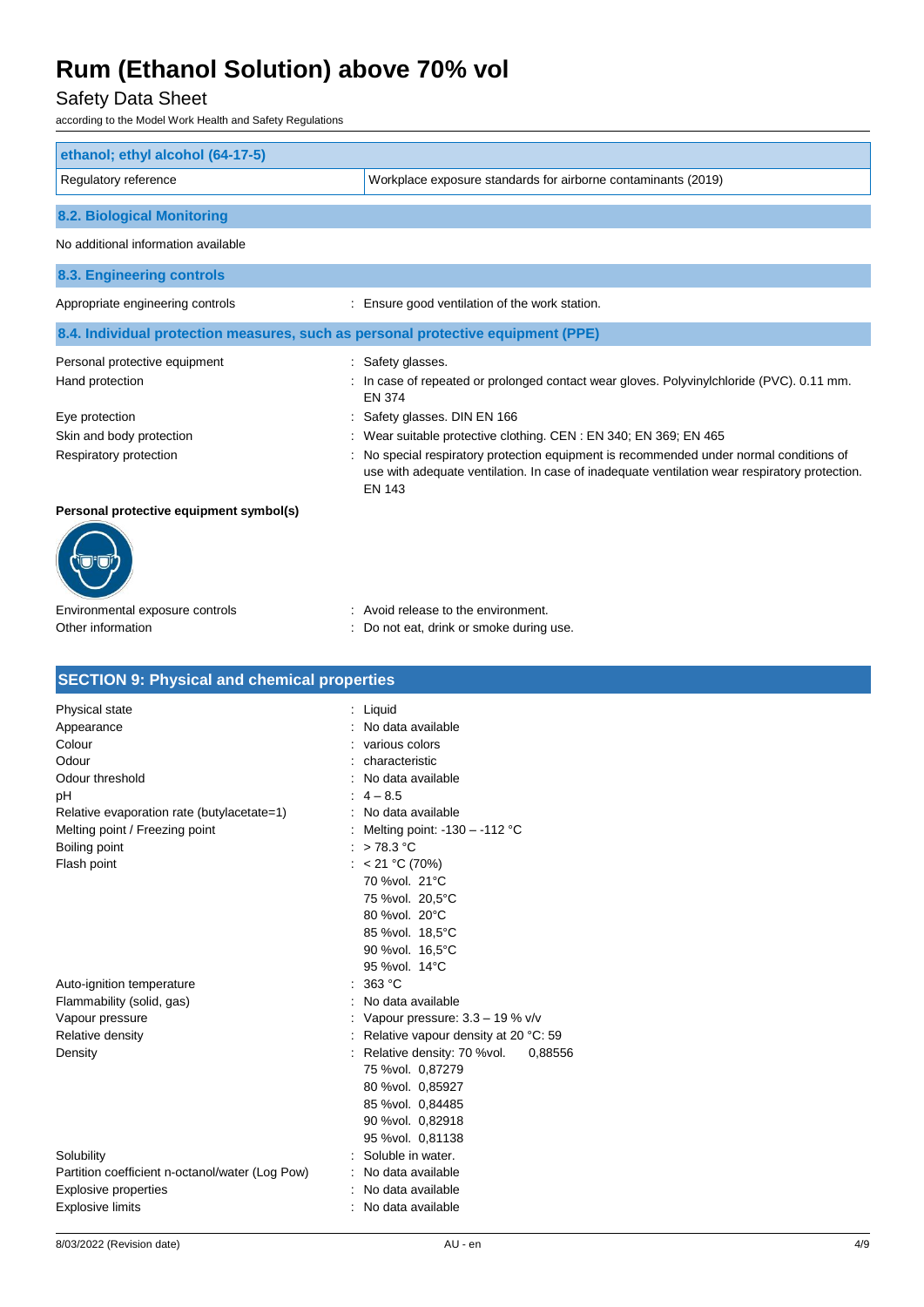### Safety Data Sheet

according to the Model Work Health and Safety Regulations

| Minimum ignition energy | : No data available |
|-------------------------|---------------------|
| Fat solubility          | : No data available |

| <b>SECTION 10: Stability and reactivity</b> |                                                                                                                                                                       |  |  |
|---------------------------------------------|-----------------------------------------------------------------------------------------------------------------------------------------------------------------------|--|--|
| Reactivity                                  | : Highly flammable liquid and vapour.                                                                                                                                 |  |  |
| Chemical stability                          | : Stable under normal conditions.                                                                                                                                     |  |  |
| Possibility of hazardous reactions          | : No dangerous reactions known.                                                                                                                                       |  |  |
| Conditions to avoid                         | : Extremely high or low temperatures. Keep out of direct sunlight. Avoid contact with hot<br>surfaces. Heat. No flames, no sparks. Eliminate all sources of ignition. |  |  |
| Incompatible materials                      | : Strong oxidizing agents.                                                                                                                                            |  |  |
| Hazardous decomposition products            | : Combustion generates: Carbon oxides (CO, CO2).                                                                                                                      |  |  |

| <b>SECTION 11: Toxicological information</b>                                    |                                                    |  |
|---------------------------------------------------------------------------------|----------------------------------------------------|--|
| Acute toxicity (oral)<br>Acute toxicity (dermal)<br>Acute toxicity (inhalation) | Not classified<br>Not classified<br>Not classified |  |
| ethanol; ethyl alcohol (64-17-5)                                                |                                                    |  |
| LD50 oral rat                                                                   | 7060 mg/kg                                         |  |
| LD50 oral                                                                       | 10470 mg/kg bodyweight                             |  |
| LD50 dermal                                                                     | 15800 mg/kg bodyweight                             |  |
| LC50 Inhalation - Rat                                                           | 133.8 mg/l/4h                                      |  |
| LC50 Inhalation - Rat (Dust/Mist)                                               | > 99999 mg/l                                       |  |
| Skin corrosion/irritation                                                       | Not classified<br>$\bullet$<br>$pH: 4 - 8.5$       |  |
| Serious eye damage/irritation                                                   | Causes serious eye irritation.<br>$pH: 4 - 8.5$    |  |
| Respiratory or skin sensitisation                                               | Not classified                                     |  |
| Germ cell mutagenicity                                                          | Not classified                                     |  |
| Carcinogenicity                                                                 | Not classified                                     |  |
| Reproductive toxicity                                                           | Not classified                                     |  |
| STOT-single exposure                                                            | Not classified                                     |  |
| STOT-repeated exposure                                                          | Not classified                                     |  |
| Aspiration hazard                                                               | Not classified                                     |  |

### **SECTION 12: Ecological information**

According to the National Code of Practice for the Preparation of Material Safety Data Sheets, Environmental classification information is not mandatory. Information relevant for GHS classification is available on request

#### **12.1. Ecotoxicity**

| Hazardous to the aquatic environment, short-term<br>(acute)  | : Not classified                               |
|--------------------------------------------------------------|------------------------------------------------|
| Hazardous to the aquatic environment, long-term<br>(chronic) | : Not classified                               |
| Other information                                            | $\therefore$ Avoid release to the environment. |
| ethanol; ethyl alcohol (64-17-5)                             |                                                |
| LC50 - Fish [1]                                              | 14200 mg/l                                     |
| EC50 - Crustacea [1]                                         | 5463 mg/l                                      |
| EC50 - Other aquatic organisms [1]                           | 5012 mg/l waterflea                            |
| EC50 - Other aquatic organisms [2]                           | $275 \text{ mg/l}$                             |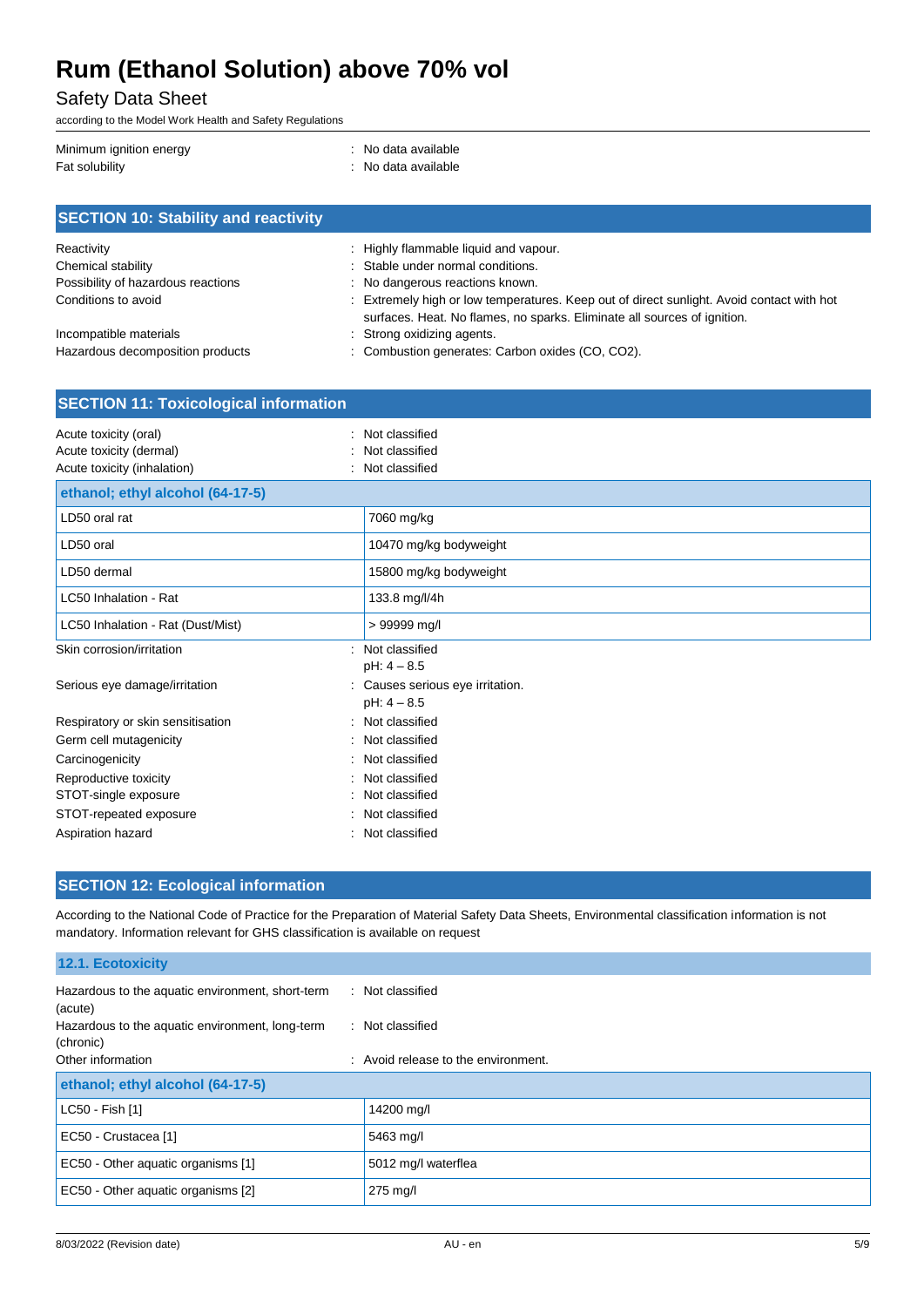## Safety Data Sheet

according to the Model Work Health and Safety Regulations

| ethanol; ethyl alcohol (64-17-5)                |                                     |
|-------------------------------------------------|-------------------------------------|
| ErC50 algae                                     | 1000 mg/l                           |
| NOEC chronic crustacea                          | 9.6 mg/l                            |
| Partition coefficient n-octanol/water (Log Pow) | $-0.32$                             |
| 12.2. Persistence and degradability             |                                     |
| Rum (Ethanol Solution) above 70% vol            |                                     |
| Persistence and degradability                   | Not established.                    |
| 12.3. Bioaccumulative potential                 |                                     |
| Rum (Ethanol Solution) above 70% vol            |                                     |
| Bioaccumulative potential                       | Not established.                    |
| ethanol; ethyl alcohol (64-17-5)                |                                     |
| Partition coefficient n-octanol/water (Log Pow) | $-0.32$                             |
| 12.4. Mobility in soil                          |                                     |
| ethanol; ethyl alcohol (64-17-5)                |                                     |
| Partition coefficient n-octanol/water (Log Pow) | $-0.32$                             |
| 12.5. Other adverse effects                     |                                     |
| Ozone                                           | Not classified                      |
| Other adverse effects                           | No additional information available |
| Rum (Ethanol Solution) above 70% vol            |                                     |
| Fluorinated greenhouse gases                    | False                               |
| ethanol; ethyl alcohol (64-17-5)                |                                     |
| Fluorinated greenhouse gases                    | False                               |

| <b>SECTION 13: Disposal considerations</b>                           |                                                                                                                                                                                                                                         |
|----------------------------------------------------------------------|-----------------------------------------------------------------------------------------------------------------------------------------------------------------------------------------------------------------------------------------|
| Product/Packaging disposal recommendations<br>Additional information | Dispose in a safe manner in accordance with local/national regulations.<br>Empty containers should be taken for recycling, recovery or waste in accordance with local<br>regulation. Flammable vapours may accumulate in the container. |
| Ecology - waste materials                                            | : Avoid release to the environment.                                                                                                                                                                                                     |

## **SECTION 14: Transport information**

| <b>ADG</b>                       | <b>IMDG</b>         | <b>IATA</b>         |
|----------------------------------|---------------------|---------------------|
| 14.1. UN number                  |                     |                     |
| 3065                             | 3065                | 3065                |
| 14.2. UN Proper Shipping Name    |                     |                     |
| ALCOHOLIC BEVERAGES              | ALCOHOLIC BEVERAGES | Alcoholic beverages |
| 14.3. Transport hazard class(es) |                     |                     |
| 3                                | 3                   |                     |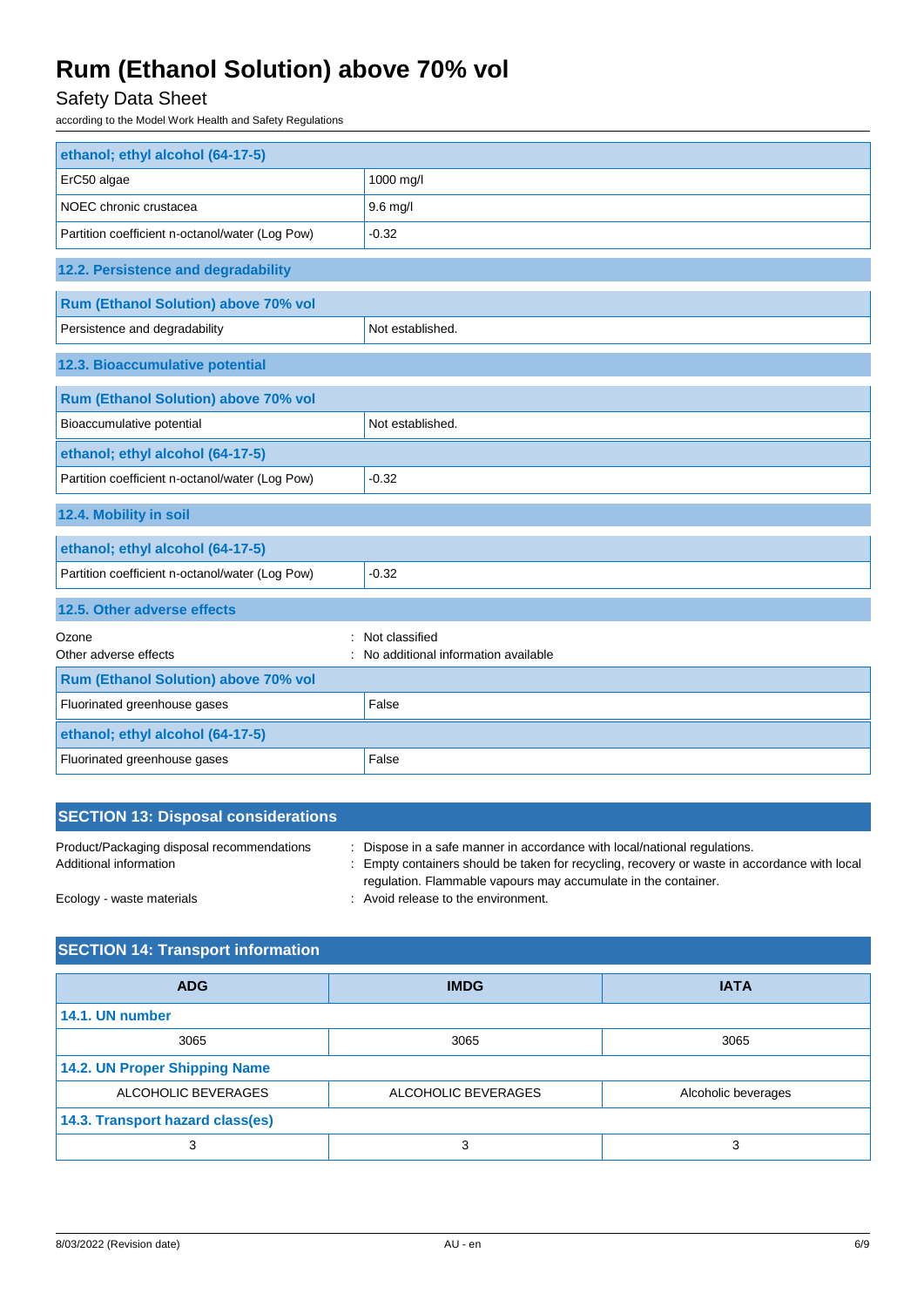## Safety Data Sheet

according to the Model Work Health and Safety Regulations

| <b>ADG</b>                                                                                                                                                                                                                                                                                                                                                                                                         | <b>IMDG</b>                                                                                                                                                                                                                                                                                                          | <b>IATA</b>                                                                                |
|--------------------------------------------------------------------------------------------------------------------------------------------------------------------------------------------------------------------------------------------------------------------------------------------------------------------------------------------------------------------------------------------------------------------|----------------------------------------------------------------------------------------------------------------------------------------------------------------------------------------------------------------------------------------------------------------------------------------------------------------------|--------------------------------------------------------------------------------------------|
|                                                                                                                                                                                                                                                                                                                                                                                                                    |                                                                                                                                                                                                                                                                                                                      |                                                                                            |
| 14.4. Packing group                                                                                                                                                                                                                                                                                                                                                                                                |                                                                                                                                                                                                                                                                                                                      |                                                                                            |
| II - substances presenting medium danger                                                                                                                                                                                                                                                                                                                                                                           | $\mathsf{I}\mathsf{I}$                                                                                                                                                                                                                                                                                               | $\mathsf{I}$                                                                               |
| <b>14.5. Environmental hazards</b>                                                                                                                                                                                                                                                                                                                                                                                 |                                                                                                                                                                                                                                                                                                                      |                                                                                            |
| Dangerous for the environment: No                                                                                                                                                                                                                                                                                                                                                                                  | Dangerous for the environment: No<br>Marine pollutant: No                                                                                                                                                                                                                                                            | Dangerous for the environment: No                                                          |
| 14.6. Special precautions for user                                                                                                                                                                                                                                                                                                                                                                                 |                                                                                                                                                                                                                                                                                                                      |                                                                                            |
| Specific storage requirement<br>Shock sensitivity                                                                                                                                                                                                                                                                                                                                                                  | No data available<br>No data available                                                                                                                                                                                                                                                                               |                                                                                            |
| <b>14.7. Additional information</b>                                                                                                                                                                                                                                                                                                                                                                                |                                                                                                                                                                                                                                                                                                                      |                                                                                            |
| Other information                                                                                                                                                                                                                                                                                                                                                                                                  | : No supplementary information available                                                                                                                                                                                                                                                                             |                                                                                            |
| <b>Transport by road and rail</b><br>UN-No. (ADG)<br>Special provision (ADG)<br>Limited quantities (ADG)<br>Excepted quantities (ADG)<br>Packing instructions (ADG)<br>Special packing provisions (ADG)<br>Portable tank and bulk container instructions (ADG)<br>Portable tank and bulk container special provisions<br>(ADG)                                                                                     | 3065<br>146<br>5 <sub>l</sub><br>E <sub>2</sub><br>P001, IBC02<br>PP <sub>2</sub><br>T4<br>$:$ TP1                                                                                                                                                                                                                   |                                                                                            |
| <b>Transport by sea</b><br>UN-No. (IMDG)<br>Limited quantities (IMDG)<br>Excepted quantities (IMDG)<br>Packing instructions (IMDG)<br>Special packing provisions (IMDG)<br>IBC packing instructions (IMDG)<br>Tank instructions (IMDG)<br>Tank special provisions (IMDG)<br>EmS-No. (Fire)<br>EmS-No. (Spillage)<br>Stowage category (IMDG)<br>Flash point (IMDG)<br>Properties and observations (IMDG)<br>MFAG-No | 3065<br>5L<br>E <sub>2</sub><br>P001<br>PP <sub>2</sub><br>IBC02<br>T4<br>÷<br>TP <sub>1</sub><br>÷<br>: F-E - FIRE SCHEDULE Echo - NON-WATER-REACTIVE FLAMMABLE LIQUIDS<br>S-D - SPILLAGE SCHEDULE Delta - FLAMMABLE LIQUIDS<br>: A<br>: -13°C c.c. or greater<br>water. Flashpoint: -13°C c.c. or greater<br>: 127 | : Aqueous solutions of ethanol produced and supplied as alcoholic beverages. Miscible with |
| Air transport<br>UN-No. (IATA)<br>PCA Excepted quantities (IATA)<br>PCA Limited quantities (IATA)<br>PCA limited quantity max net quantity (IATA)<br>PCA packing instructions (IATA)<br>PCA max net quantity (IATA)<br>CAO packing instructions (IATA)<br>CAO max net quantity (IATA)<br>ERG code (IATA)                                                                                                           | 3065<br>E <sub>2</sub><br>÷<br>: Y341<br>$\therefore$ 1L<br>: 353<br>: 5L<br>364<br>÷.<br>: 60L<br>$\therefore$ 3L                                                                                                                                                                                                   |                                                                                            |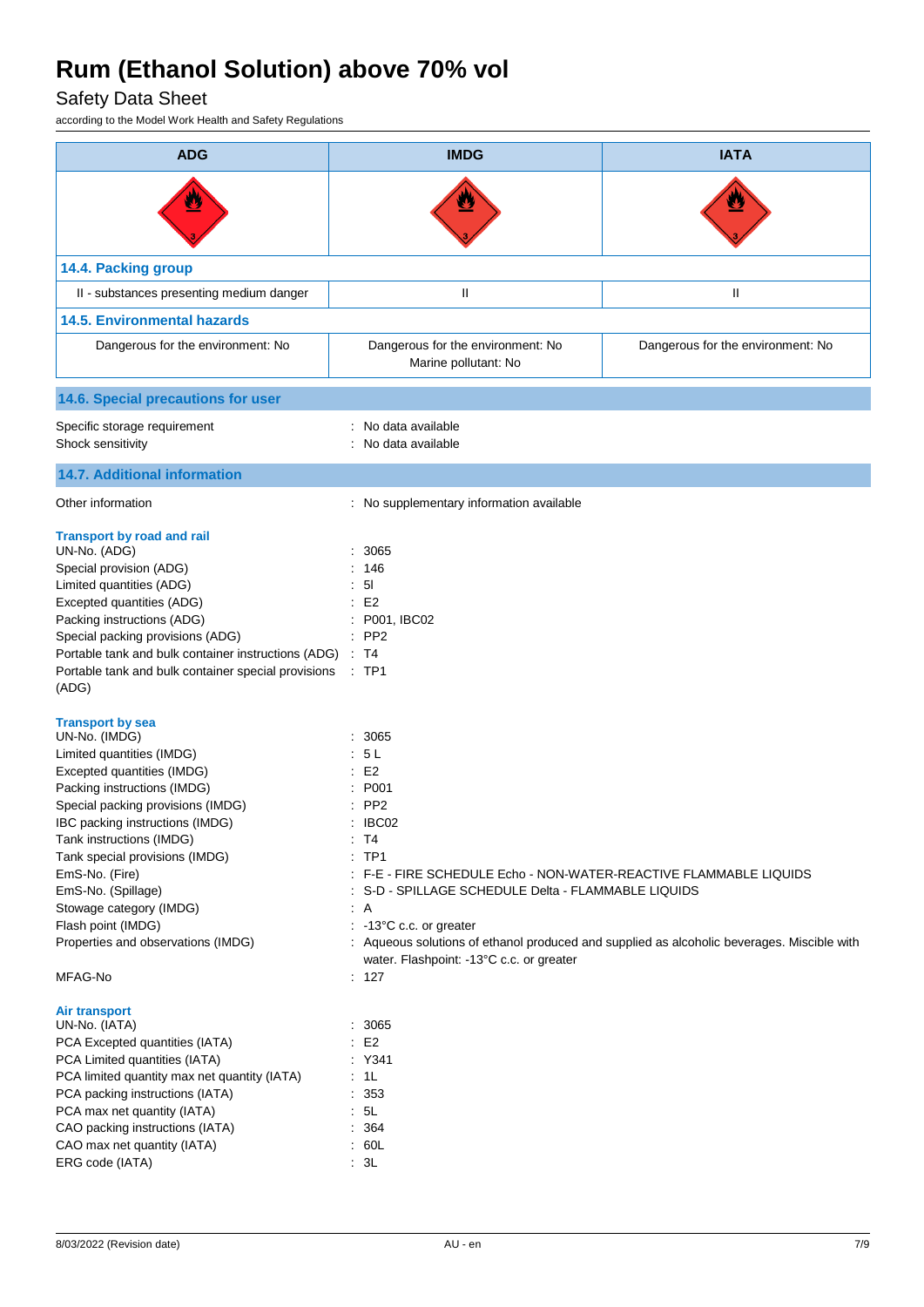Safety Data Sheet

according to the Model Work Health and Safety Regulations

**14.8. Hazchem or Emergency Action Code**

Hazchem Code : \* 2YE

### **SECTION 15: Regulatory information**

**15.1. Safety, health and environmental regulations specific for the product in question**

No additional information available

**15.2. International agreements**

No additional information available

### **SECTION 16: Other information**

| <b>Indication of changes</b> |                                        |               |                 |
|------------------------------|----------------------------------------|---------------|-----------------|
| <b>Section</b>               | <b>Changed item</b>                    | <b>Change</b> | <b>Comments</b> |
|                              | Supersedes                             | Added         |                 |
|                              | Revision date                          | Added         |                 |
|                              | Excepted quantities (ADG)              | Added         |                 |
|                              | Special packing provisions (ADG)       | Added         |                 |
|                              | Limited quantities (ADG)               | Modified      |                 |
|                              | Special provision (ADG)                | Modified      |                 |
|                              | Flash point (IMDG)                     | Added         |                 |
|                              | Proper Shipping Name (IATA)            | Modified      |                 |
|                              | Properties and observations (IMDG)     | Modified      |                 |
|                              | Proper Shipping Name (IMDG)            | Modified      |                 |
|                              | Limited quantities (IMDG)              | Modified      |                 |
| 1.1                          | Name                                   | Modified      |                 |
| 2.2                          | Precautionary statements (GHS AU)      | Modified      |                 |
| 3                            | Composition/information on ingredients | Modified      |                 |
| 4.1                          | First-aid measures after eye contact   | Modified      |                 |
| 4.2                          | Symptoms/effects after eye contact     | Added         |                 |
| 4.2                          | Symptoms/effects after skin contact    | Added         |                 |
| 5.3                          | Protection during firefighting         | Added         |                 |
| 6.1                          | Protective equipment                   | Added         |                 |
| 6.1                          | <b>Emergency procedures</b>            | Added         |                 |
| 6.2                          | Environmental precautions              | Added         |                 |
| 6.3                          | Methods for cleaning up                | Added         |                 |
| 7.1                          | Precautions for safe handling          | Added         |                 |
| 7.1                          | Hygiene measures                       | Added         |                 |
| 7.2                          | Storage conditions                     | Added         |                 |
| 8.2                          | Environmental exposure controls        | Added         |                 |
| 9.1                          | Relative density                       | Modified      |                 |